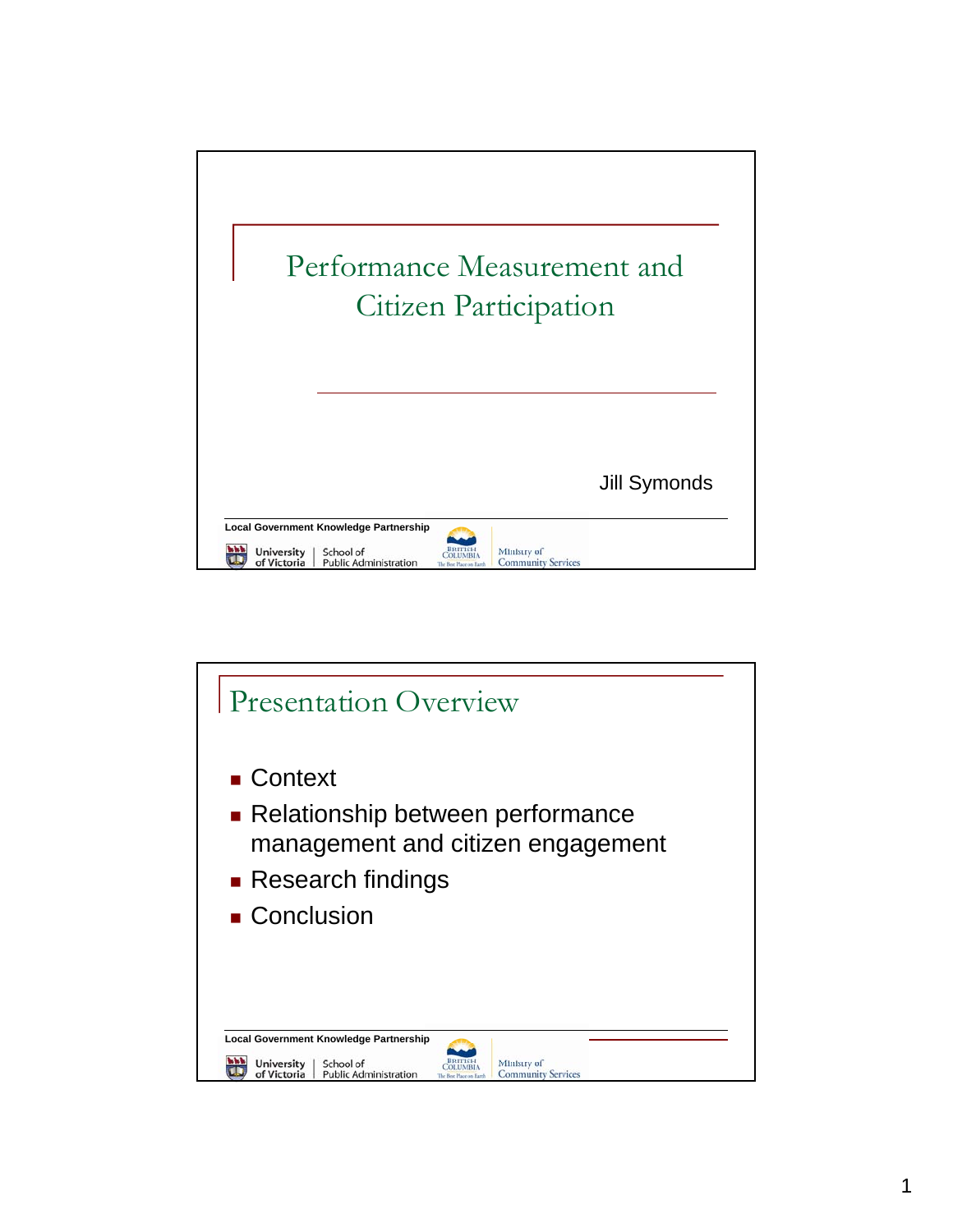

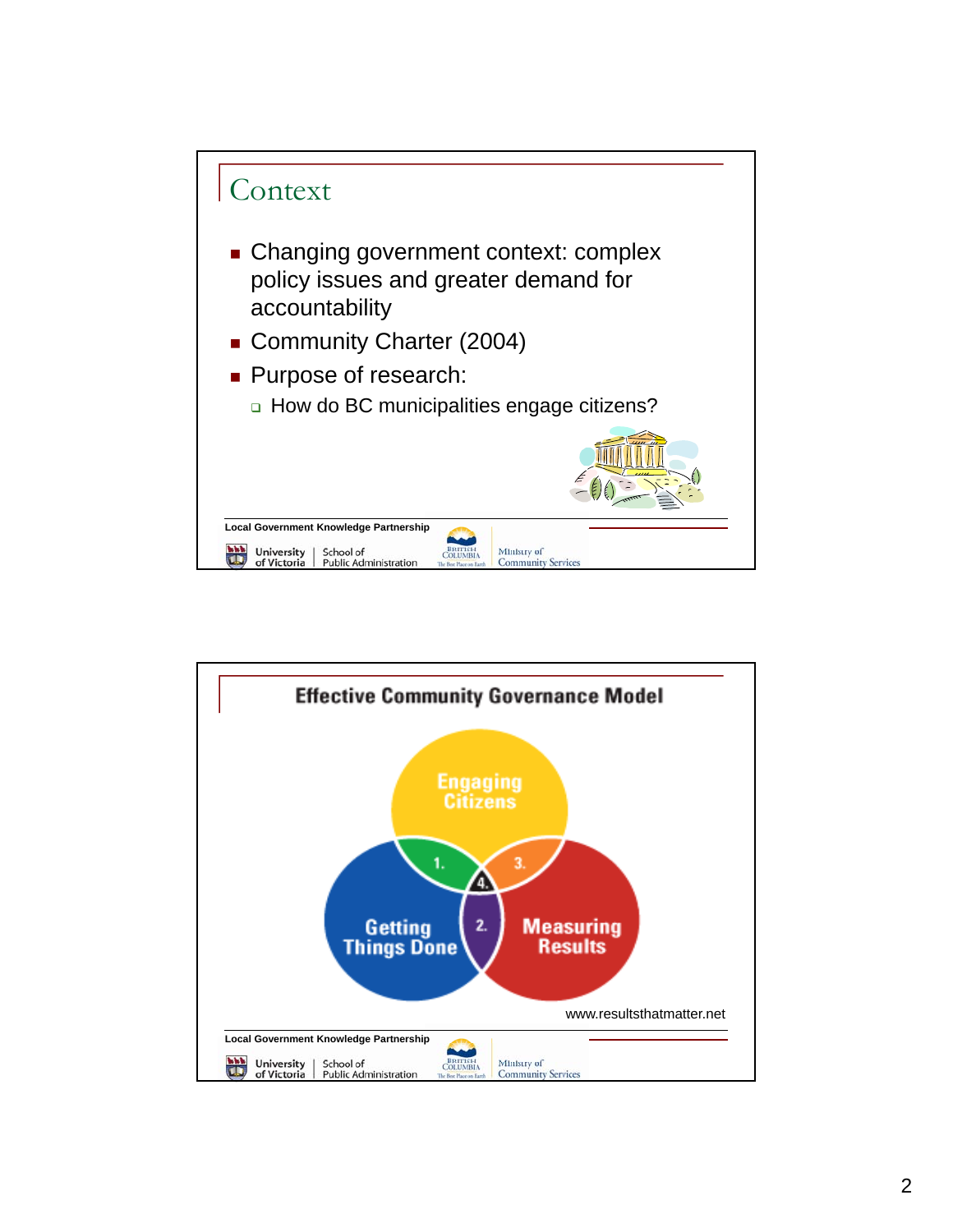| INCREASING LEVEL<br><b>PUBLIC IMPACT</b><br>0 F                                                                                                                       |                                                                                   |                                                                                                                                                                        |                                                                                                                                                                               |                                                                     |
|-----------------------------------------------------------------------------------------------------------------------------------------------------------------------|-----------------------------------------------------------------------------------|------------------------------------------------------------------------------------------------------------------------------------------------------------------------|-------------------------------------------------------------------------------------------------------------------------------------------------------------------------------|---------------------------------------------------------------------|
| <b>INFORM</b>                                                                                                                                                         | <b>CONSULT</b>                                                                    | <b>INVOLVE</b>                                                                                                                                                         | <b>COLLABORATE</b>                                                                                                                                                            | <b>EMPOWER</b>                                                      |
| Public<br>Participation<br>Goal:                                                                                                                                      | Public<br><b>Participation</b><br>Goal:                                           | Public<br>Participation<br>Goal:                                                                                                                                       | Public<br>Participation<br>Goal:                                                                                                                                              | Public<br>Participation<br>Goal:                                    |
| To provide<br>the public<br>with balanced<br>and objective<br>information to<br>assist them in<br>understanding<br>the problems,<br>alternatives and/or<br>solutions. | To obtain<br>public feedback<br>on analysis,<br>alternatives and/or<br>decisions. | To work directly<br>with the public<br>throughout the<br>process to ensure<br>that public issues<br>and concerns.<br>are consistently<br>understood and<br>considered. | To partner with<br>the public in each<br>aspect of the<br>decision including<br>the development<br>of alternatives and<br>the identification<br>of the preferred<br>solution. | To place final<br>decision-making in<br>the hands of the<br>public. |

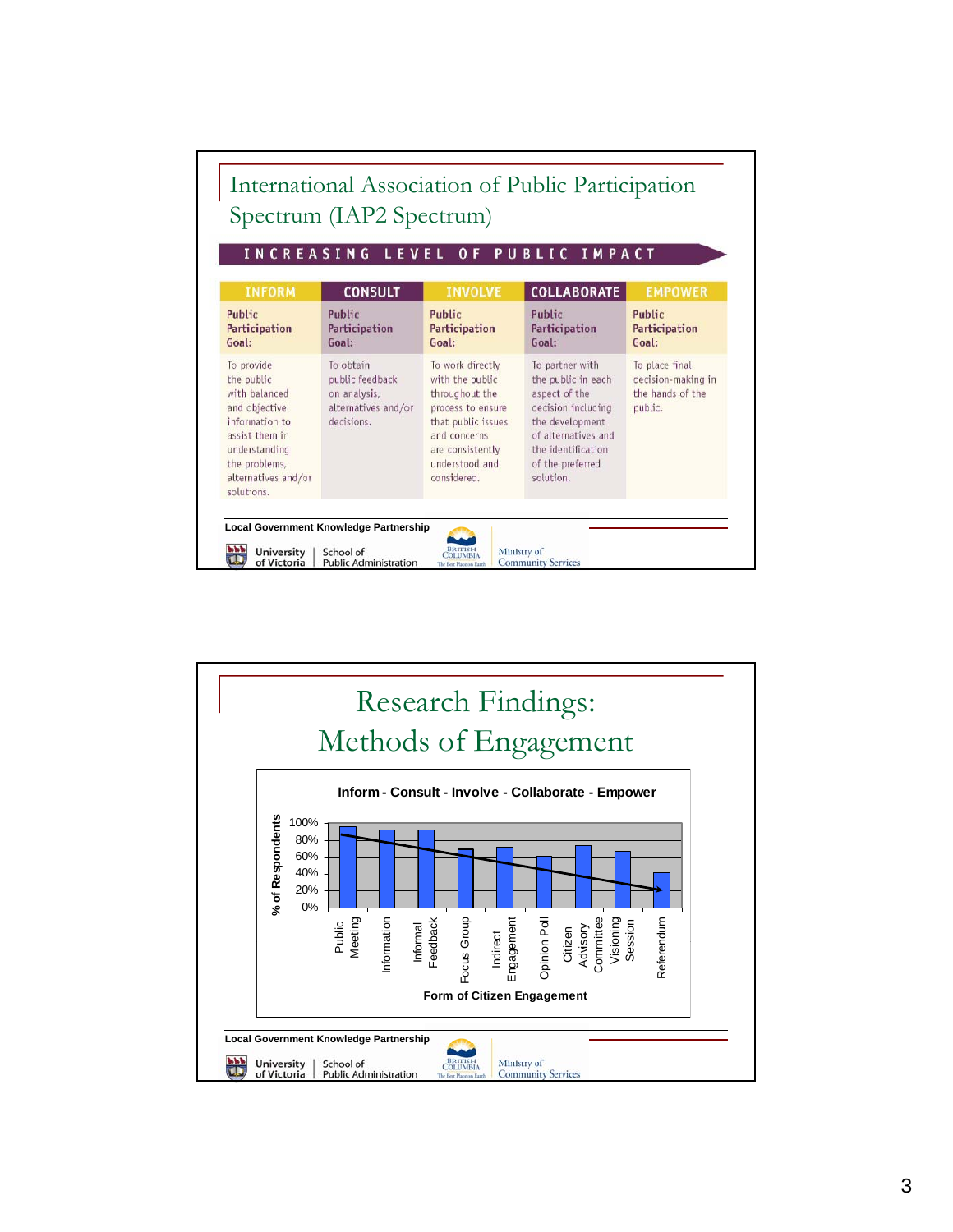